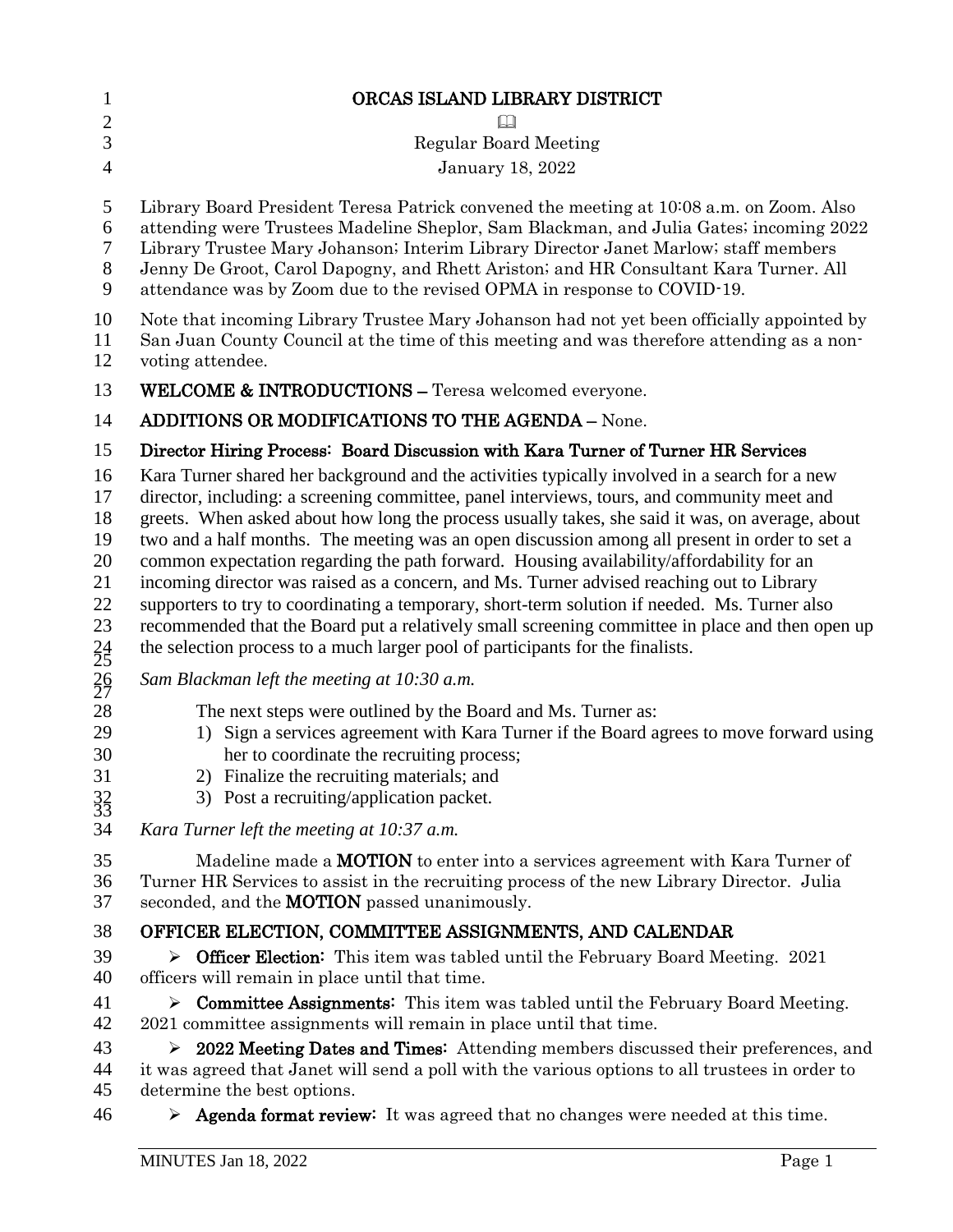$47 \rightarrow$  Library Board Retreat: Agenda, Date, and Time: The Board and staff discussed several options, and the consensus was that a retreat may be the most helpful after a new Library Director is hired. It was also suggested that the retreat be held outside during the summer in order to accommodate in-person attendance.

## ROUTINE MATTERS

 Minutes: The Trustees reviewed the Minutes from the December 21 Regular Board Meeting. Teresa had noticed a needed correction. Madeline made a MOTION to approve 54 the Minutes as corrected; Teresa seconded, and the **MOTION** passed unanimously.

 Vouchers and Payroll: Madeline said that she had reviewed the prior month's vouchers and payroll and recommended approval.

| December 2021 Payroll                                    | \$34,291.79 |
|----------------------------------------------------------|-------------|
|                                                          |             |
| Invoice Accounting Report 12/14/2021 (GF)                | \$10,952.64 |
| Invoice Accounting Report 12/21/2021 (GF)                | \$22,270.20 |
| Invoice Accounting Report 1/7/2022 (GF 2021 13th Month)  | \$773.31    |
| Invoice Accounting Report 1/11/2022 (GF 2021 13th Month) | \$8,234.44  |
|                                                          |             |

64 Madeline made a **MOTION** to approve the December payroll in the amount of 65 \$34,291.79. Julia seconded, and the **MOTION** passed unanimously. There was a discussion of the impact of snow closures on the staff's paychecks, and the staff's options to make up those lost hours.

 Madeline made a MOTION to approve the submitted December 2021 General Fund vouchers totaling \$42,230.59. Teresa seconded, and the MOTION passed unanimously.

PUBLIC COMMENT – None

## NEW BUSINESS

- $72 \rightarrow$  Relevant News and Issues: None
- 73  $\triangleright$  **Director's Report:** Janet again highlighted the Library's recent award of a 2021 Library Journal Starred Library – one of only three in the state!
- $\triangleright$  **Friends of the Library:** Staff member Carol Dapogny had attended on behalf of the staff and reported that the Friends will not be having a Winter Book Sale in 2022. Mary agreed to attend the Friends' February meeting.

## REPORTS FROM ACTIVE COMMITTEES:

- 79  $\triangleright$  **Resources and Programs:** Having previously been led by departing trustee Jens Kruse, it was agreed that this committee would be restarted after committee assignments are determined at the February board meeting.
- 82  $\rightarrow$  **Community Relations:** Nothing to report.
- **Facilities & Systems:** Janet reported that a small water heater in the staff offices had developed a leak which was discovered during the holidays, and that Morris Plumbing had just been in to replace the water heater as well as its shut-off valve which was no longer functioning.
- 87  $\triangleright$  Policy & Personnel:
- 88  $\leftrightarrow$  Planned response to any COVID-positive staff: Janet said that the current plan for any staff exposures or positive tests is to follow the guidance recently issued by the CDC on Dec. 27. Teresa asked for those guidelines to be shared with the